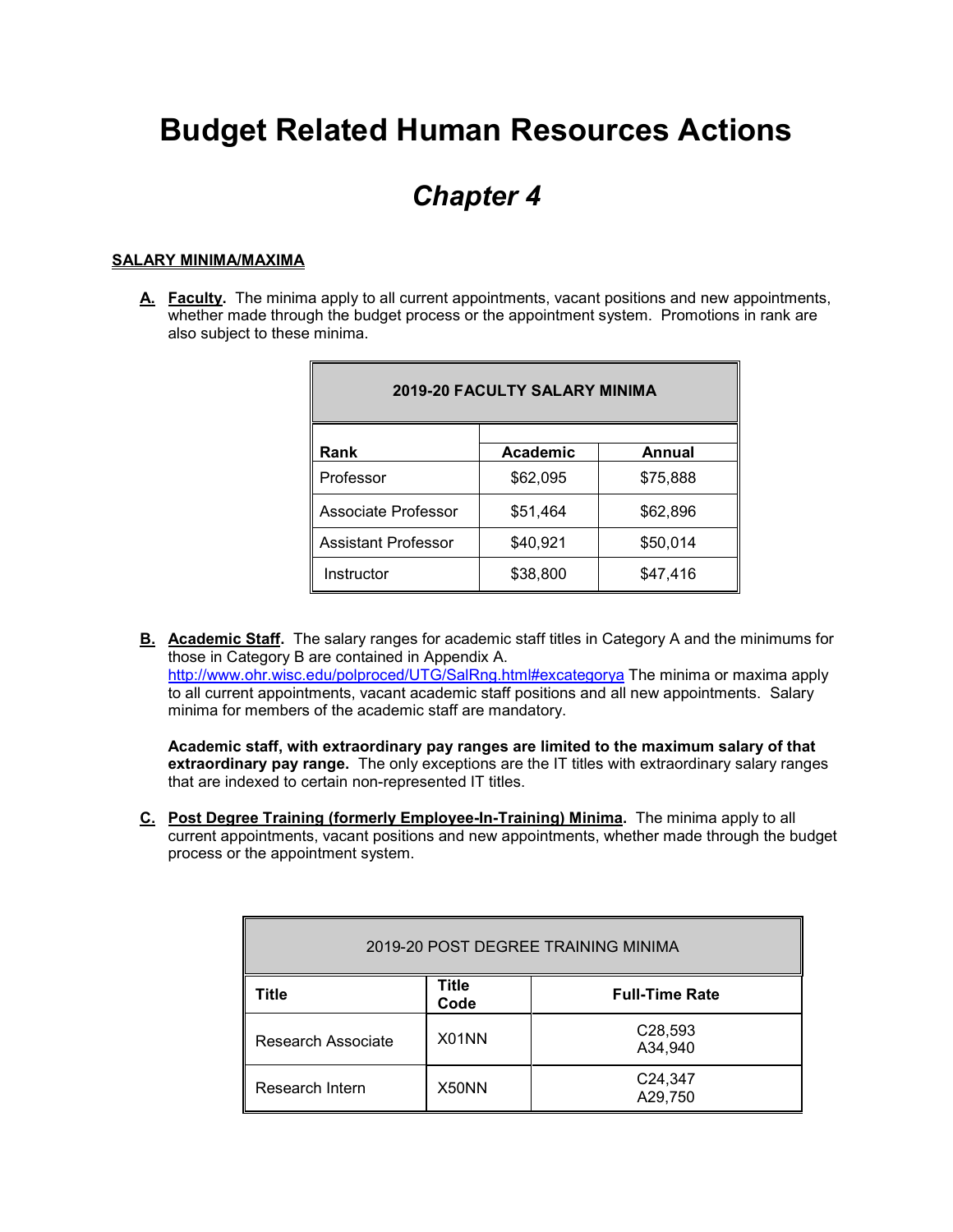## **STUDENT ASSISTANT STIPENDS**

**A. 2019-20 TA and PA Stipend Rates.** The following rates that were recommended by the Graduate School Academic Planning Council (GSAPC) and approved by the Provost and Vice Chancellors will be in effect for 2019-20. These rates should be used for all budgeted group and vacant positions.

| <b>2019-20 GRADUATE ASSISTANT STIPEND RATES</b> |                      |                       |  |  |
|-------------------------------------------------|----------------------|-----------------------|--|--|
| Title                                           | <b>Title</b><br>Code | <b>Full-Time Rate</b> |  |  |
| Lecturer (SA) - Minimum                         | Y30NN                | C37,245               |  |  |
| Teaching Assistant - Standard(Minimum)          | Y33NN                | C40,000               |  |  |
| Program Assistant - Minimum                     | Y42NN                | A44,854<br>C36,700    |  |  |
| Project Assistant - Minimum                     | Y43NN                | A44,854<br>C36,700    |  |  |

- **B. Higher Teaching Assistant/Program/Project Stipends.** Starting in 2017-18, the teaching assistant rates are a minimum, not a fixed rate. Higher stipend levels are permitted for teaching assistants and program/project assistants where qualifications or requirements warrant. Departments wishing to pay above the minima to accommodate different market factors should seek approval from the appropriate Dean or Director.
- **C. 2019-20 Research Assistant Stipend Rates.** The following rates that were recommended by the Graduate School Academic Planning Council (GSAPC) and approved by the Provost and Vice Chancellors will be in effect for 2019-20. These rates should be used for all budgeted group and vacant positions.

Starting in 2017-18, the research assistant rates are a minimum, not a fixed rate. Higher stipend levels are permitted for research assistants where qualifications or requirements warrant. Departments wishing to pay above the minima to accommodate different market factors should seek approval from the appropriate Dean or Director.

| <b>2019-20 RESEARCH ASSISTANT STIPEND RATES</b> |                 |          |  |  |
|-------------------------------------------------|-----------------|----------|--|--|
| <b>Title/Function Code</b>                      | <b>Academic</b> | Annual   |  |  |
| Research Assistant (Y41NN)-<br>Minimum          | \$40,608        | \$49,632 |  |  |

**D. Limitation on Graduate Assistant Appointments.** Teaching, program/project assistant and research assistant appointments offer students who are actively pursuing advanced degrees the opportunity to obtain valuable academic experience. These titles are not intended to be used as substitutes for other employment titles (i.e., lecturer).

Usually, a 50% assistantship is the maximum level permitted with a full graduate load. Exceptions are allowed (up to and including 75%) with the approval of the appropriate student advisor and major department chair for domestic students only. Starting in 2017-18, research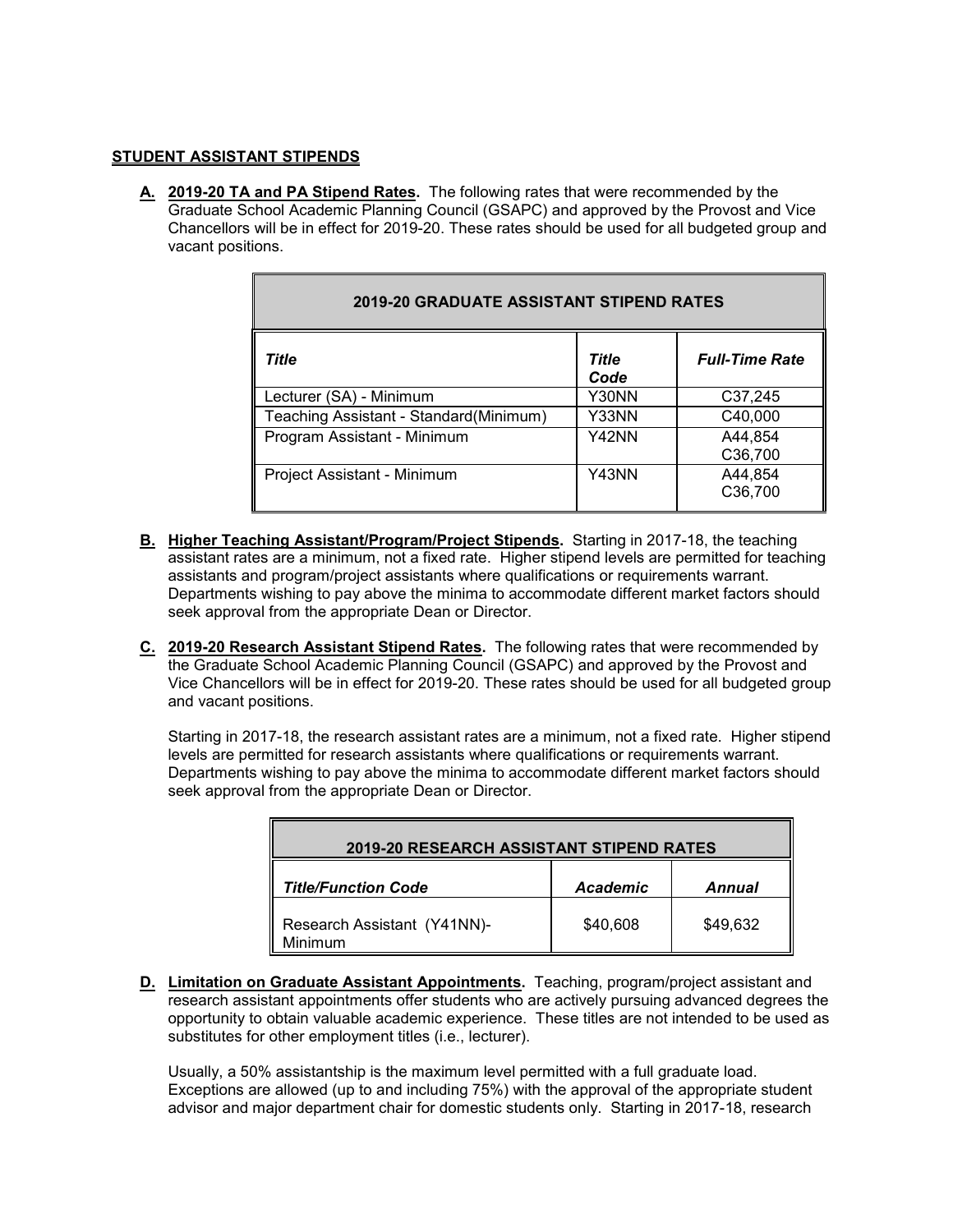assistant positions have a maximum FTE of 50%. In special situations, combinations of RA, TA and PA appointments may equal more than 75%. However, such exceptions are rarely approved. Appointments to assistantships that equal more than 75% require prior written approval of the Dean/Director and the Graduate School. Additional information can be found at: <https://grad.wisc.edu/acadpolicy/#facultypoliciesandprocedures>

## **FACULTY PROMOTIONS**

- **A. Review for Promotion from Associate to Full Professor.** It is important that faculty members at the rank of associate professor be periodically reviewed for possible promotion to full professor. The responsibility for ensuring that no associate professor is overlooked for promotional consideration rests with the deans and departments. Accordingly, individual schools/colleges and departments must establish special methods for assuring consideration for promotion. To assist you, a listing is enclosed of all individuals who have held the rank of Associate Professor for five or more years. If you have questions about this listing, contact the Secretary of the Faculty at [admin@secfac.wisc.edu](mailto:admin@secfac.wisc.edu)
- **B. 2019-20 Salary Adjustments**. Starting in the 2017-18 academic year, promotions are allowed to fall between a fixed-dollar amount and ten percent of the faculty member's salary base. Faculty promotions should reflect at least the following rate changes that were approved by the University Committee and the Provost.

| 2019-20 Promotion                          | <b>Academic</b> | Annual   |
|--------------------------------------------|-----------------|----------|
| Associate Professor to Professor           | \$9,900         | \$11,700 |
| Assistant Professor to Associate Professor | \$7,700         | \$9,000  |

NOTE: A promotional increase is not required where the individual is temporarily appointed at the Instructor level until the Ph.D is obtained.

It is expected that all individuals being promoted will exceed the campus minima for the new title by at least the amount of the promotional adjustment. Additional base funding from the campus level will be provided to cover one-half of the required promotional increases for staff on 101 funding.

## **SALARY ADJUSTMENTS FOR WHICH INSTITUTIONAL BASE FUNDS MAY BE USED**

- **A. Situations in Which an Adjustment is Appropriate.** Requests for base salary adjustments must demonstrate that they are necessary. If you have difficulty identifying the type of adjustment that might be appropriate for a specific situation, contact your Compensation and Titling contact (www.ohr.wisc.edu/udds)
- **A. The Adjustment Process.** With advance approval, a portion of the base budget of a unit may be used to adjust the salary of an individual, in addition to the increase provided by the state compensation plan. Completed documentation is due in the Office of Human Resources by mid-March to ensure OHR has time to review and approve the adjustment. Each proposed adjustment should be entered in the Rate/Title System, and if approved by the Office of Human Resources, the increase will be entered directly into HRS.
- **B.** Budget Entry of Adjustments. If the increase is entered into HRS before April 1<sup>st</sup>, the HRS